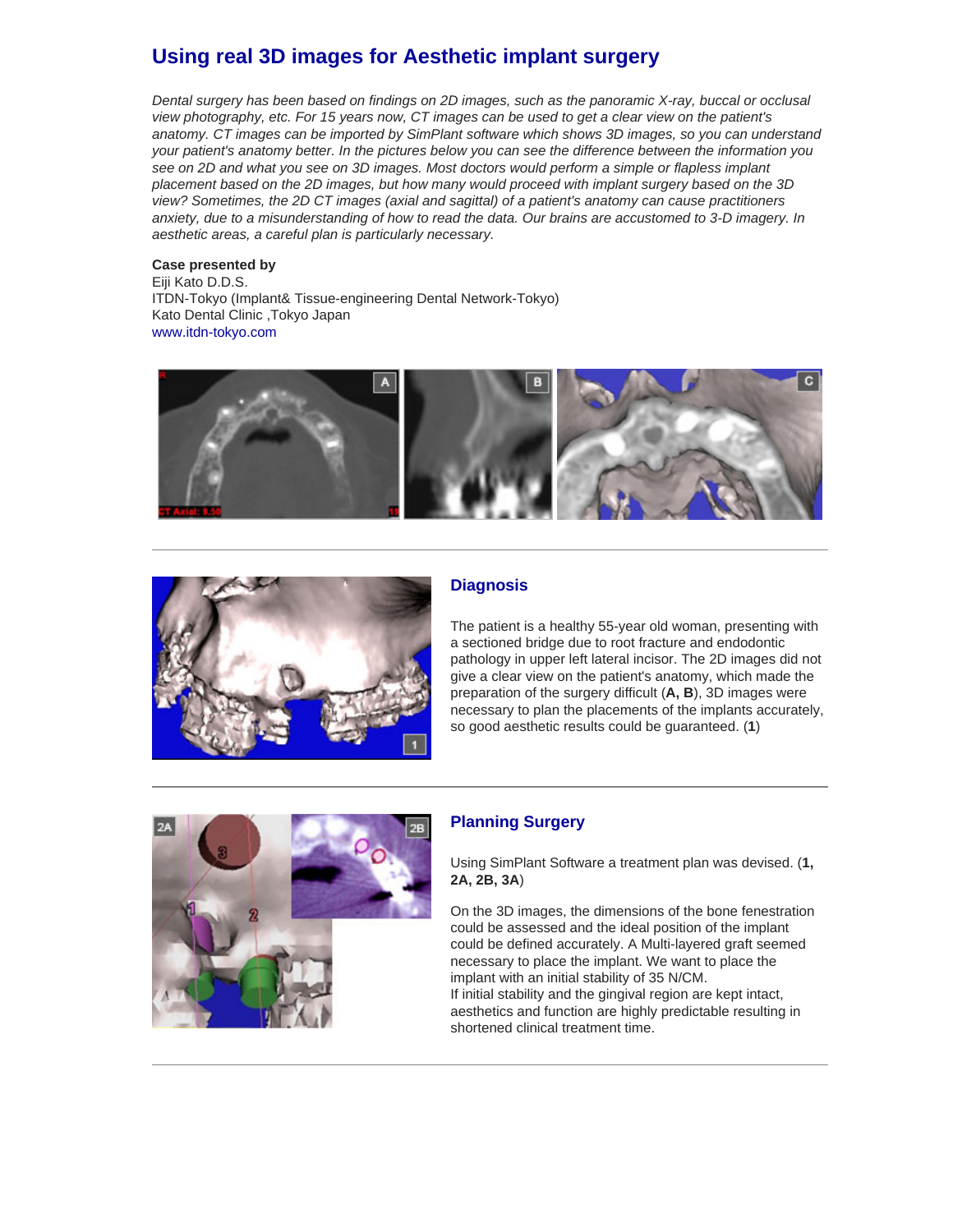





4B

Sequentially, an autogenous bone block (4mm thickness) was harvested using a trephine drill with an interior diameter of 6.3mm. The bone block came from refracting the same flap.(**4A, 4B**) A Multi-layered graft can now be prepared.



If possible, use autogenous bone around an implant in the aesthetic area. Bone filling materials such as b-TCP or HA for GBR space creation are strongly advised in canine areas

where the labial aspect is thin. The materials are covered with a membrane of long-term resorption type(**5A**) and then put on a short-term resorption collagen membrane.(**5B**) (Double Membrane method) (**5C**)

#### **Surgery**